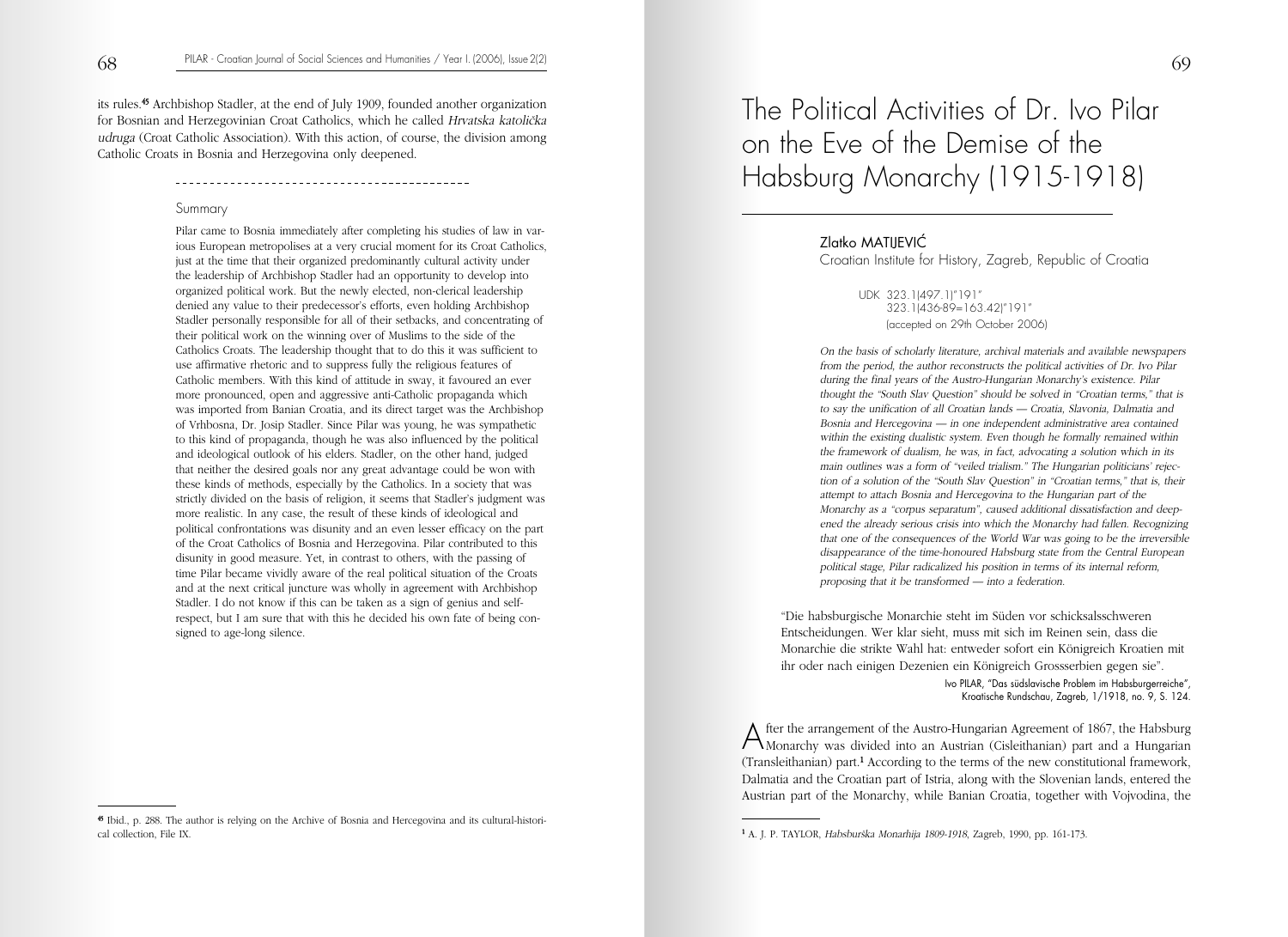**KROATISCHE RUNDSCHAU ERSCHEINT** INHALT: DIE SÜDSLAVISCHE BEWEGENG UND DAS KROATERTUM von Dr. Jesel Paemas, hgt. Universiteiten in 1996. – Zapat. Die Universiteiten von Scher (\* 1996).<br>UNGARINS ANSPECTER AUF ROSNIER von State (\* 1996). am 1, und 15. eines jeden Monates. Added vs Set, K and L and Column - Was - Con - Con - Con and Column - Con - Con - Con SERVING SELBERGES TO v Succession and the contract and the contract of the Paul Michael Bills of the state of the state of the state of the state of the state of the state of the state of the state of the state of the state of the state of the S Bezugspreis:  $1.38$ **Balleplant**  $-148$ 

Hungarian part. A year later, the Croato-Hungarian Agreement was concluded, which was a sub-dualistic amendment of the established dualistic organization of the state. Under the terms of the Agreement, Croatia and Hungary defined their constitutional relationship to each other. The dynastic union of Croatia and Hungary dating back to 1102 and the real union of 1790 had been shattered by the revolutionary upheaval of 1848, so the constitutional relationship between the two kingdoms was unclear until 1868. With its 70 articles, the Agreement established the fundamental legal relationship between Croatia and Hungary that would obtain until 1918. Above all, the Agreement affirmed the indivisibility of the lands of the Crown of St. Stephen. Further, joint representation, joint business and a joint government for all matters except interior affairs were stipulated, besides which the Provincial Administration for Croatia and Slavonia (Civil Croatia) was ascribed autonomy in the sphere of administration of justice, religious affairs, and education. Under the provisions of the Agreement, Civil Croatia was subordinated to Hungary in two important ways: 1) the Croatian ban (viceroy) was appointed by the king on the recommendation of the Hungarian prime minister, and the minister for Croatia and Slavonia was not responsible to the Croatian Sabor (Assembly), but to the joint parliament in Budapest; and 2) in financial matters Civil Croatia was totally dependent on Hungary, because its budget was approved by the Hungarian minister of finance.

The question of the status of the port city of Rijeka was solved by means of the "Rijeka scrap" to the advantage of Hungary, which the Croatian Sabor never accepted.<sup>2</sup> The Croato-Hungarian Agreement erected a relatively long-lived constitutional system for Civil Croatia and established a stable and comparatively broad institutional framework for Croatian autonomy. Despite the many limitations that arose from the Agreement, it nevertheless enabled, by means of an autonomous legislature, a modernization of the by then largely antiquated Croatian institutions of government to take place.<sup>3</sup>

On the basis of the decisions taken at the Berlin Congress (1878), the Austro-Hungarian Monarchy obtained the right to "occupy" Bosnia and Hercegovina, which were under the suzerainty of the Turkish Sultan. The annexation of Bosnia and Hercegovina was carried out by Imperial decree on 5 October 1908. The newly acquired territory, which was given the status of a co-dominion, was administered by the joint Austro-Hungarian Ministry of Finance (1912-1918).

### Pilar and Stadler's "Memorandum" to Pope Benedict XV (January 1915)

The ominous shots fired in Sarajevo on June 28, 1914, from the gun of the youthful Serbian assassin Gavrilo Princip marked a new chapter in the history of humanity.4 They were, indeed, the spark that set off the First World War (1914-1918). In this war, the largest in the history of humankind up to that time, four empires disappeared: the German, the Russian, the Austrian, and the Turkish.

After the start of the war, the Kingdom of Italy, the unreliable member of the Central Powers,<sup>5</sup> remained temporarily neutral. The Archbishop of Vrhbosna (Sarajevo), Dr. Joseph Stadler, known as an individual favourable to the Frank's (Pure) Party of (Croat State) Right orientation in terms of a solution to the situation of the Croatian lands within the borders of the Monarchy,<sup>6</sup> had trustworthy information about the attempt of the Entente powers, that is Great Britain, France, and Russia, to win Italy over to enter the war on their side. Worried that the realization of this plan might change the balance of power between the two warring camps and lead to the disappearance of the Austro-Hungarian Monarchy, on January 28, 1915 he sent Pope Benedict XV a "Memorandum" requesting him to use his influence toward preserving Italy's neutrality in the world conflict. In the "Memorandum", Archbishop Stadler stated that by directly appealing to the head of the Catholic Church he was

71

<sup>2</sup> N. RATNER, Postanak Hrvatsko-ugarske nagodbe od godine 1868., Zagreb — Beograd, 1949; Jaroslav ©IDAK, Mirjana GROSS, Igor KARAMAN and Dragutin ©EPI∆, Povijest hrvatskog naroda g. 1860-1914., Zagreb, 1968, pp. 38-43; Vasilije KRESTIĆ, *Hrvatsko-ugarska nagodba*, Beograd, 1969; Josip ŠARINIĆ, Nagodbena Hrvatska. Postanak i osnove ustavne organizacije, Zagreb, 1972.

<sup>&</sup>lt;sup>3</sup> Dalibor ČEPULO, "Hrvatsko-ugarska nagodba i reforme institucija vlasti u Hrvatskom saboru 1868.-1871.", Zbornik Pravnog fakulteta Sveučilišta u Rijeci, Rijeka, 2001, Suppl., no. 1, pp. 117-148.

<sup>4</sup> R. W. SETON-WATSON, Sarajevo. Studija o uzrocima svetskog rata, Zagreb, 1926; L.[eo] PFEFFER, Istraga u Sarajevskom atentatu, Zagreb, 1938.

<sup>5</sup> Vladimir ©ULEK, Diplomatska historija Centralnih sila, 1882-1915, I-II, Zagreb, 1938-1939.

<sup>6</sup> Stjepan MATKOVI∆, »ista stranka prava 1895.-1903., Zagreb, 2001; Zoran GRIJAK, PolitiËka djelatnost vrhobosanskog nadbiskupa Josipa Stadlera, Zagreb, 2001.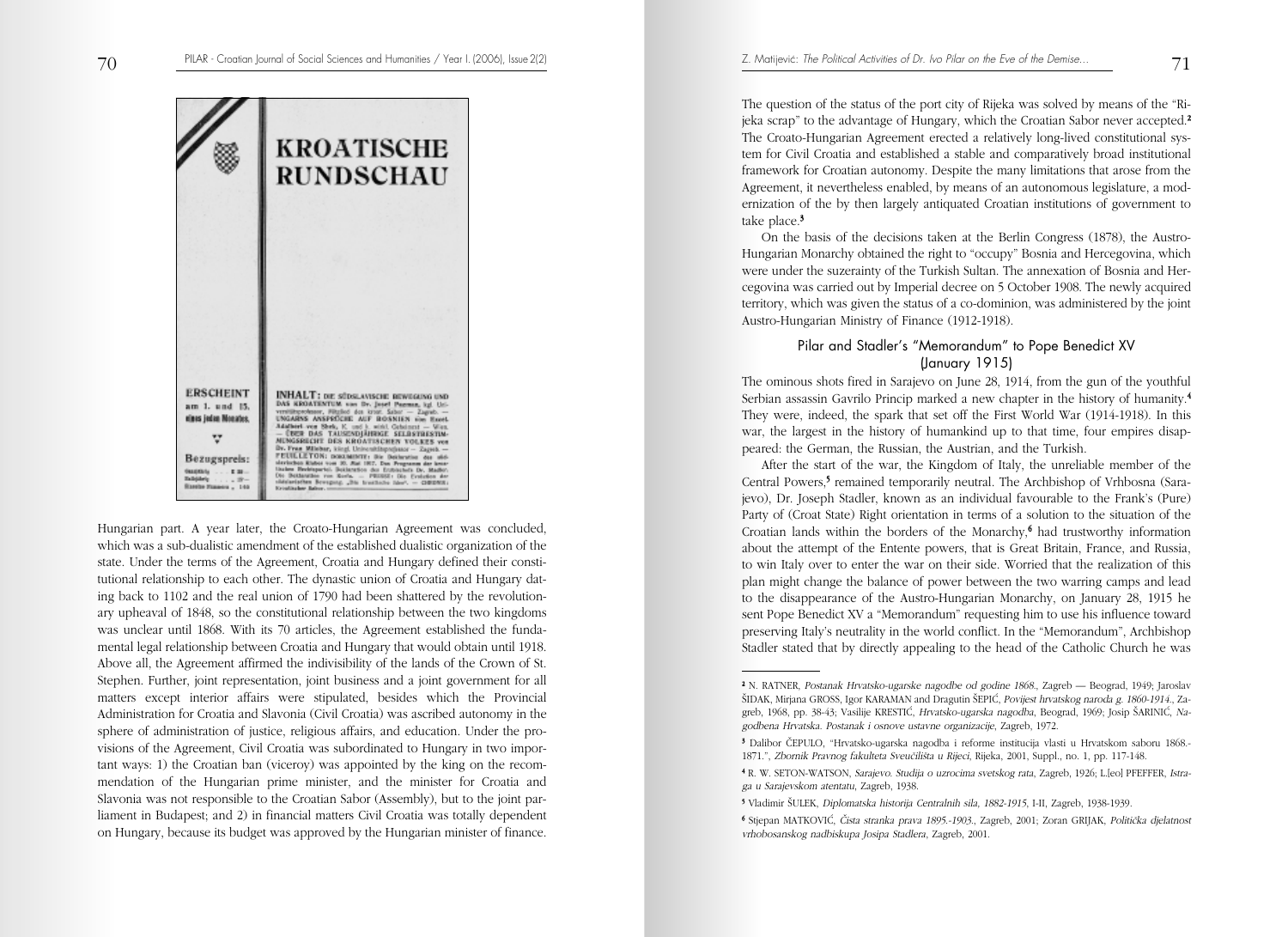not really going beyond his spiritual duties and entering into the political sphere, because, in his opinion, the preservation of the Monarchy as a state was very closely tied to the continued existence of Catholicism on its south eastern frontiers. Even if Archbishop Stadler composed and signed the "Memorandum", its content was inspired by Dr. Ivo Pilar, Stadler's onetime bitter political opponent.7 In his private letter to Dr. Pilar, Stadler said: "You would be pleased with me, because I wrote in your terms generally and sent it to a prominent personage", i.e., Pope Benedict XV.8 The day before Stadler sent his "Memorandum" to the Pope, Dr. Pilar wrote a letter to the Archbishop of Zagreb, Dr. Antun Bauer, asking him to intercede with the Holy See to keep Italy neutral.9

The Holy See supported the preservation of the Monarchy, because the Habsburg State was the largest Catholic state in Europe at the time, and this alone made it potentially the most reliable ally of the Papal state in the complex international relations of the early 20th century. Pope Benedict XV threw his considerable diplomatic influence behind the attempt to prevent Italy's entering the war on the side of the Entente. In fact, he encouraged the Monarchy's leaders to concede territory to its insatiable Adriatic neighbour. Negotiations between the two states were terminated the moment the Entente powers, under the terms of the secret London Treaties of April 26, 1915, guaranteed Italy far greater territorial concessions than the Monarchy was prepared to make.<sup>10</sup> The untrustworthy ally became a bitter enemy in the battlefield.

## Pilar's "Memorandum" to Archbishop Stadler (July 1917)

During the last two years of the World War I, Dr. Ivo Pilar made many attempts to find an optimal solution to the burning "South Slav Question", that is the Croatian question, within the confines of the dualistic structure of the Monarchy and thereby guarantee its survival as a European great power in the Danubian basin and on the Balkan peninsula. After the death of Emperor and King Francis Joseph I in December 1916, who had sat on the throne since 1848, Slovene, Serb, Croatian and Muslim (Bosnian) politicians began directing their politics toward demanding the greatest degree of independence possible for their lands, which in constitutional terms were divided between the two halves of the Habsburg state. They based their claims on "national principles," that is, "the right to national self-determination" and "Croatian state right". These two principles were emphasized by the members of the Yugoslav Club at the Imperial Council in Vienna, the parliament of the Austrian half

of the Monarchy, and in the "May Declaration"  $(1917).<sup>11</sup>$  The cryptically formulated "Declaration" could potentially be interpreted in many ways. To some, it was seen as the work of the Viennese court and an attempt at a "trialistic solution" <sup>12</sup> to the "South Slav Question" within the Monarchy's borders; for others, it was a matter of "necessary political tactics" in the conditions of war, which enabled the promotion of "Yugoslav ideas" and the "creation of a common state for all Yugoslav peoples," besides the Bulgars, outside the Monarchy's borders.13

Among the first to realize that the "May Declaration" and its proponents had as their ultimate goal the destruction of the Austro-Hungarian Monarchy and the creation of an independent Yugoslav state, Dr. Pilar handed Archbishop Stadler his "Memorandum on the Solution of the South Slav Question" ("Denkschrift über die südsla[w]ische Frage").14 Analyzing the geo-political situation and relating it to the "South Slav Question", Pilar proposed, as the "optimal solution," the "unification of the South Slavic regions into one single administrative area" which would include: Croatia, Slavonia, Dalmatia, Bosnia, Hercegovina, Istria, Carniola, southern Styria to the Drava river, Gorica and Gradiška. For Trieste he envisioned a form of special status, by which this port would be directly subordinated to state authority.<sup>15</sup> In this "Memorandum", he showed particular concern for the future of Bosnia and Hercegovina. In Pilar's view, Serbian politicians had succeeded in misusing the idea of "national unity" [narodno jedinstvo] of Serbs and Croats in the interests of their own expansionist politics: "If the Serbs and Croats are one people then it logically follows from this that the Serbs, on the basis of national principles, have the right to strive toward the unification of all South Slav regions into one Great Serbian state." <sup>16</sup> Further, he believed that the United States of America, with President Wilson at its head, had accepted the idea that Bosnia and Hercegovina "must be torn" from the sphere of the Monarchy and on the basis of the nationality principle "turned over" to Serbia.17 Supposing that the unification of all the South Slavic lands of the Monarchy might lead to insurmountable problems, Pilar proposed a "minimal solution," that is, the "unification of Croatia, Slavonia, Dalmatia, [and] Bosnia and Hercegovina".18 This constitutional entity, in his opinion, had "the national, geopolitical, and economic preconditions for successful development".19 Without the realization of at least this "minimal solution" it was impossible, argued Pilar, to find any solution to

- <sup>15</sup> Ibid., p. 7.
- <sup>16</sup> Ibid., p. 6.
- <sup>17</sup> Ibid., p. 7.
- <sup>18</sup> Ibid., p. 8.
- <sup>19</sup> Ibid.

<sup>7</sup> Luka –AKOVI∆, PolitiËke organizacije bosanskohercegovaËkih katolika Hrvata. (I. Dio: Do otvaranja Sabora 1910.), Zagreb, 1985, p. 229. and etc.; Jure KRIŠTO, "Uloga Ive Pilara u hrvatskom organiziranju u Bosni i Hercegovini," in: [Srećko LIPOVČAN and Zlatko MATIJEVIĆ, ed.], Godišnjak Pilar. Prinosi za prouËavanje æivota i djela dra. Ive Pilara (further: GP), 1/2001, pp. 86-93.

<sup>8</sup> Zoran GRIJAK, "Ivo Pilar i Stadlerova promemorija papi Benediktu XV., g. 1915.", in: GP, 1/2001, p. 108. <sup>9</sup> Ibid., pp. 106-107.

<sup>10</sup> Milan MARJANOVI∆, Londonski ugovor iz godine 1915. Prilog povijesti borbe za Jadran 1914.-1917., Zagreb, 1960.

<sup>11</sup> Ferdo ©I©I∆, Dokumenti o postanku Kraljevine Srba, Hrvata, i Slovenaca 1914.-1919., Zagreb, 1920, p. 94.

<sup>12</sup> M. GROSS, "Hrvatska politika velikoaustrijskog kruga oko prijestolonsljednika Franje Ferdinanda," »asopis za suvremenu povijest (further: ČSP), Zagreb, 2/1970, no. 2, pp. 9-74.

<sup>&</sup>lt;sup>13</sup> Dragovan ŠEPIĆ, Italija, Saveznici i jugoslavensko pitanje 1914-1918, 1970, pp. 204-205.

<sup>&</sup>lt;sup>14</sup> University and National Library, Zagreb; Collection of old and rare books and manuscripts; Ostavština Ive Pilara [The papers of Ivo Pilar] (further: OIP), R-5708.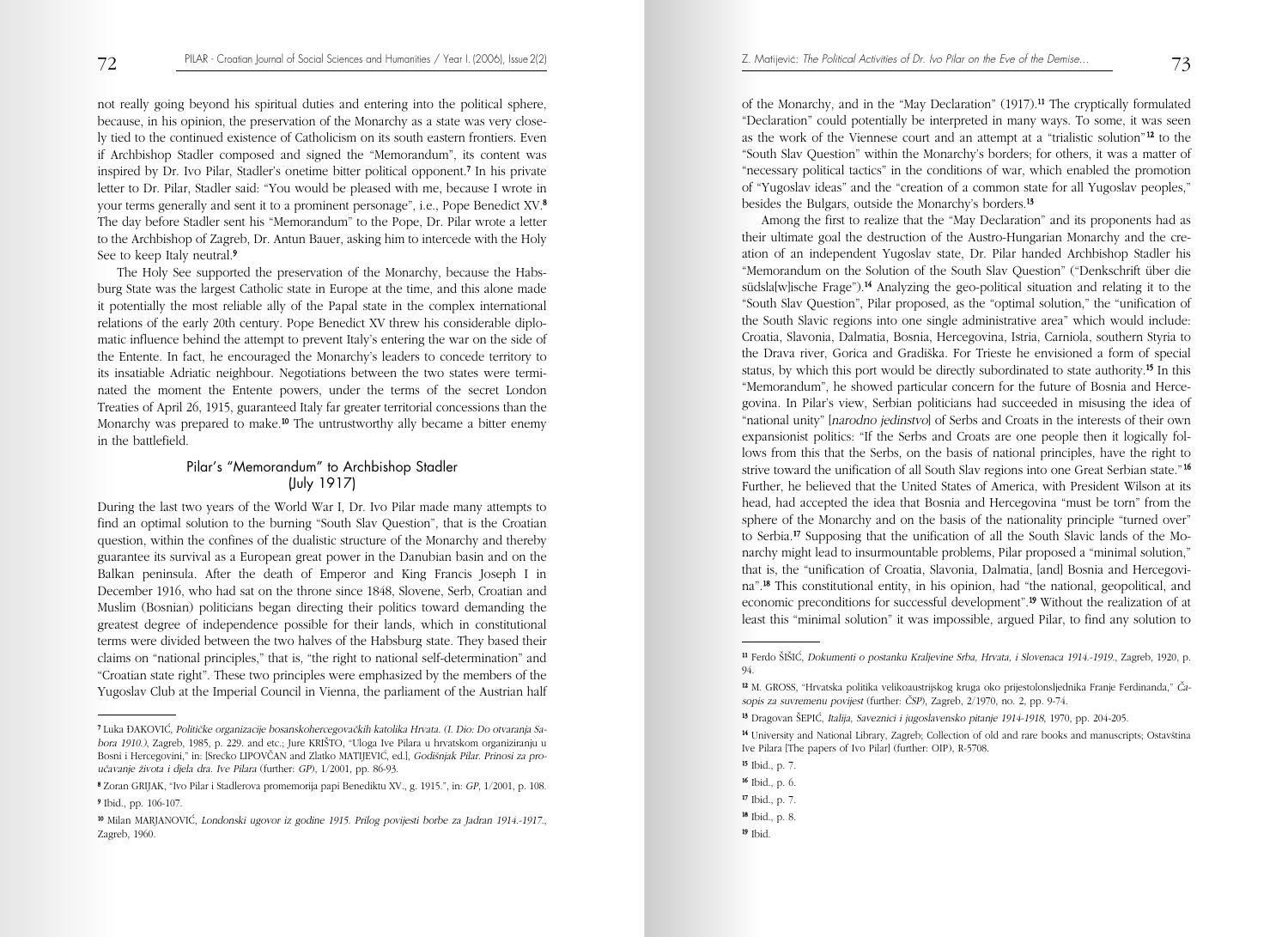the "South Slav Question," and this could ultimately have only negative consequences for the future existence of the Monarchy.20

### The "Memorandum" of Stadler-Pilar political circle to Emperor Charles (August 1917)

Concern for the survival of the Monarchy and the future of the Croat people who had lived within its borders for centuries induced Archbishop Stadler and Dr. Pilar into concrete political action. For this reason, the "Memorandum on the solution to the South Slav Question" ("Promemoria über die Lösung der sdsla[w]ischen Frage") to Emperor and King Charles I (IV) was composed.21

This "Memorandum", which usually is called by Stadler's or Pilar's name,<sup>22</sup> begins with the assertion that in the period from the promulgation of the Austro-Hungarian Agreement to the outbreak of the First World War the "South Slav Question" was, for the Monarchy, the "most pressing aspect of the Eastern Question", which affected the internal political life of the state in a "disastrous way."  $23$  Assuming that the Central Powers (Germany and Austria-Hungary) would achieve a military victory over the Entente Powers and their allies, the author of the "Memorandum" did not believe that this would lead to important changes which would reduce tensions and enable the establishment of lasting peace in the international relations of the European continent. For this very reason, the moment had certainly arrived in which the Monarchy, out of "a commitment to itself", had to deal with the "South Slav Question" in order that it "cease to be the Achilles heel of the whole state." <sup>24</sup> The author of the "Memorandum" was aware of the fact that the solution to the "South Slav Question" could not be tied to an "general reconstruction of the Monarchy" and openly carried out as a "effort at trialism", because at that time there were many impediments to this.25 Thus, the "South Slav Question" had to be resolved in a way that left the Dualistic structure of the Monarchy, to the largest extent possible, intact. $\infty$ 

Starting from this position, the author laid out his plan for the solution of the "South Slav Question" in nine points. The first point suggested: "Croatia, Slavonia, Dalmatia, and Bosnia and Hercegovina are joined into one unitary administrative area." <sup>27</sup> The comment attached to this point stated:

"With the suggested union a territory would be created of approximately 106.000 km sq. and about 5.5 million inhabitants. Of these, about 3.25 million would be Croats (Catholics and Muslims), about 1.5 million would be Serbs (Orthodox) and about 0.5 million would be Germans, Hungarians, Italians, and other Slavs of the Monarchy. Along with the historico-political and ethnic, natural geographic-transport and economic-political belonging is given to these lands. It must be emphasized, that the union of three historico-political entities is also the most important moment for the preservation of conditions in the south, because in the existing situation the three individual regions can neither economically nor culturally develop. That is why the division of the South Slav regions can not even be considered, and it would be an especially unfortunate resolution if […] Hercegovina was to be attached to Dalmatia, that is Austria, and Bosnia to Hungary.28 I do not hesitate to state that this type of solution would become the basis for a new war. [...]."

In the second point it was specifically emphasized that the "territory mentioned under point 1 would be inseparably tied with both states of the Monarchy," that is Austria and Hungary, as a "common area (like Bosnia and Hercegovina are now)." <sup>30</sup> The explanation to this very important point, in which the creation of a new co dominion territory within the existing dualist structure is envisioned, stated:

"To the common territory, Austria will hand over Dalmatia and the Istrian islands and Hungary, Croatia and Slavonia. The natural resistance which will arise because of this will be overcome most easily by the fact that the primary power of both states [Austria and Hungary] over the territories that were set apart will continue to be a co-dominion and because the limitations to its powers will be augmented by its extension to new territories. […] Common possession will tie the fastenings of the two states of the Monarchy more tightly."<sup>31</sup>

According to the third point of the "Memorandum", the common ruler should appoint "a member of the royal Imperial house the Vojvoda [Duke] of Croatia and grant to him the historical title: "Dux illustris totius regni Croatiae, Sclavoniae, Dalmatiae, Ramae et Culmae" and entrust "to his name the administration of the terri-

- <sup>29</sup> L. V. SÜDLAND, op. cit., 399; OIP, R-5704b, pp. 5-6.
- <sup>30</sup> L. V. SÜDLAND, op. cit., 398; OIP, R-5704b, p. 4.
- <sup>31</sup> L. V. SÜDLAND, op. cit., 399; OIP, R-5704b, pp. 6-7.

<sup>20</sup> Ibid.

<sup>21</sup> OIP, R-5704b.

<sup>22</sup> In November 1917, the Archbishop of Sarajevo told the Hungarian journalist, Arpad Pasztor, that the "['Memorandum'] was not inconsistent with his interpretation." ("Razgovor 'Az Estova' dopisnika s nadbiskupom Stadlerom," Hrvatska, Zagreb, 1917, no. 1892, p. 1.). In other words, the Archbishop hinted at the possibility that he might not be the author of the "Memorandum". It is obvious that the "Memorandum", even if it was written in the first person singular, was, more or less, the common product of Stadler's political circle, in which Dr. Pilar's ideas played a very important role.

<sup>23</sup> OIP, R-5704b, p. 1.

<sup>24</sup> Ibid., p. 2.

<sup>25</sup> Ibid.

 $26$  Ibid.

<sup>27</sup> L. v. SÜDLAND [Ivo PILAR], Juænoslavensko pitanje. Prikaz cjelokupnog pitanja, Zagreb, 1943., 398. This point was further developed in the following manner: "Eventually Istria and Carniola. Because it is

doubtful that we could [now] get these from Austria I do not portray this as indispensibly necessary to a resolution of the Croatian question. Every means should be because of vital economic and transportation reasons [used to] attach the Istrian islands Krk, Cres, and Lošinj. Without these islands it is hard to access the Croatian Littoral [which is] without economic-transport value!" (Reproduced according to "Iz memoranduma dr. I. Pilara", Hrvatska, 1917, no. 1893, 1.) OIP, R-5704b, pp. 4-5.

<sup>&</sup>lt;sup>28</sup> Concerning Hungarian territorial pretensions in Bosnia and Hercegovina see: Hamdija KAPIDŽIĆ, "Austro-ugarska politika u Bosni i Hercegovini i jugoslovensko pitanje za vrijeme prvog svjetskog rata," in: Godišnjak Istoriskog društva Bosne i Hercegovine, Sarajevo, 1958., 9/1957., pp. 17-19, 22, 34, 41-47; Ferdo HAUPTMAN, "Kombinacije oko državnopravnog položaja Bosne i Hecegovine," in: Godišnjak Društva istoričara Bosne i Hercegovine, Sarajevo, 1/1960., pp. 87-109; L. ĐAKOVIĆ, "Kombinacije maarskih politiËkih faktora 1915. godine oko prikljuËenja Bosne i Hercegovine Ugarskoj. (Prilog prouËavanju istorije Bosne i Hercegovine u prvom svjetskom ratu)," Prilozi Instituta za istoriju, Sarajevo, 15/1979., no. 16, pp. 103-145; L. ĐAKOVIĆ, Položaj Bosne i Hercegovine u austrougarskim koncepcijama rješenja jugoslavenskog pitanja 1914-1918., Tuzla, 1980, pp. 5-192.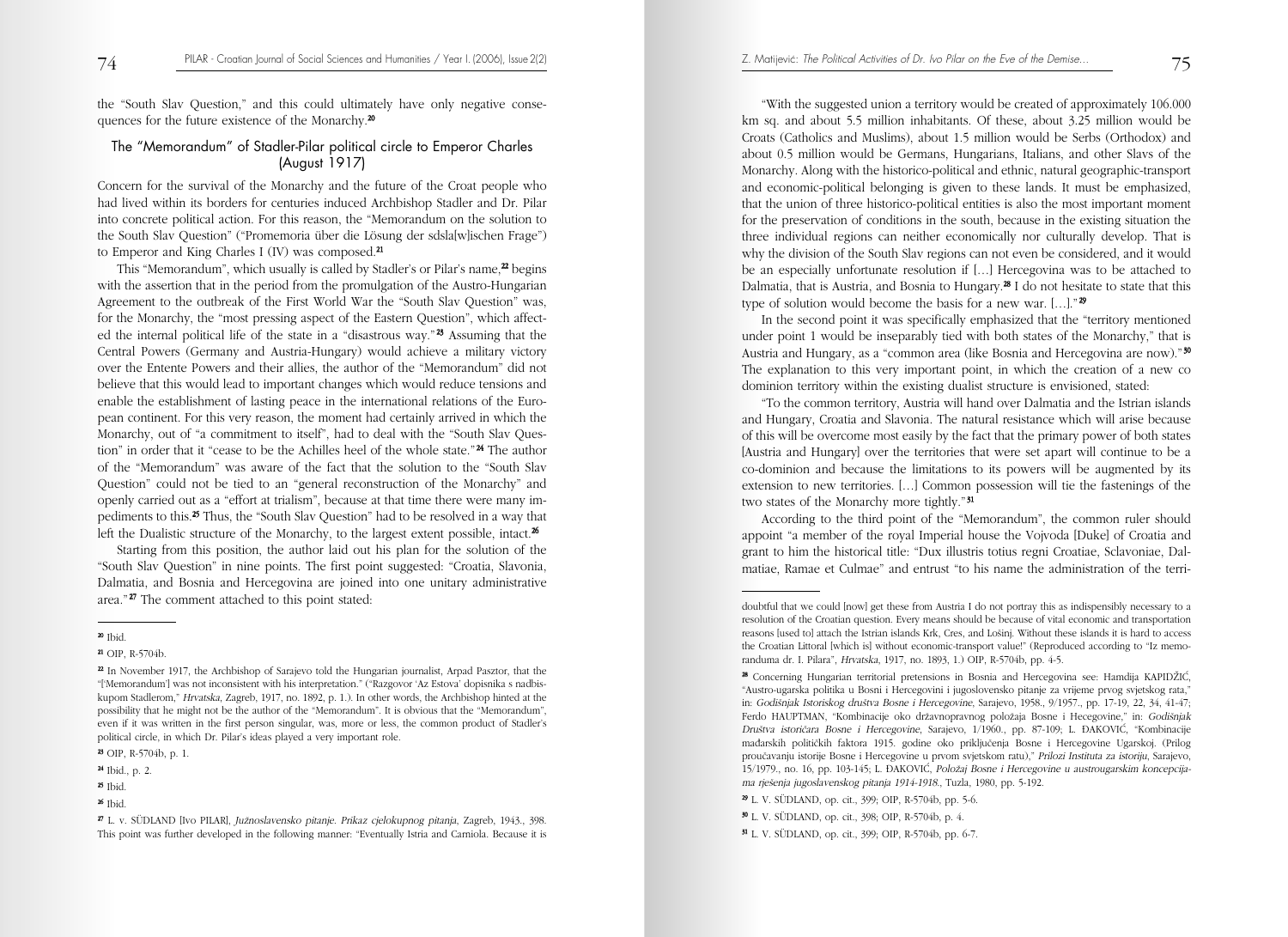tory mentioned under [point] 1, to name a responsible ministry under the presidency of the ban, in order for this ministry to work out a constitution on the basis of instructions it will receive, to submit this constitution to the governments of both states [Austria and Hungary], and that they pass it through Parliament."<sup>32</sup> In explaining this point, the author made the following remarks:

"Croatian dukedom is an institution of Hungarian state right dating back to the pre-Turkish period. The origins of this institution go back to the earliest Hungarian and Croatian history, back before the union of the two states. The power of the duke in that time stretched across the very lands that it would stretch across today, which can already be seen from the title (Rama and Culma — today's Bosnia and Hercegovina). The Croatian duke then was always named when conditions in the Hungaro-Croatian state were very difficult, or when important questions had to be settled in the south. The exalted status of a contemporary Croatian duke would be a sure guarantee, that the difficulties of the new order would be overcome and that, further, the development of conditions in the south such as took place before the [First World] War would be rooted out. The institution of Croatian dukedom would be sympathetically welcomed in Croatia and in Hungary. In its duties, the rule of a duke would be identical to that of the Palatine in Hungary".33

According to the designs of the author of the "Memorandum", presented in the fourth point, the new "unified administrative territory" had to be "totally autonomous in all affairs", excepting those which were common to the whole Monarchy as stipulated in the provisions of the Austro-Hungarian Agreement.<sup>34</sup> This autonomy had to serve above all as "one means, to sustain [the Monarchy] in the south", and the envisaged "[united administrative territory] to enable its cultural and economic development".35

In the fifth point of the "Memorandum" the anticipated powers of the Hungarian and Austrian prime ministers over the "unified administrative territories" were laid out:

"The prime ministers of both states of the Monarchy have the right, against unconstitutional laws brought forward in the common unified administrative territory, to enter a veto within a period of a month, in case something has been proposed contrary to the law. This veto is a prevention of the law entering into force. In the prescriptions of the constitution a means should be foreseen by which these kinds of conflicts can be resolved." <sup>36</sup>

In the accompanying explanation to this point the author called on the already existing right of "control" of both halves of the Monarchy over Bosnia and Hercegovina.37

In the sixth point, the likely contribution of the "unified administrative territory" to the common affairs of Austria and Hungary was laid out:

"The territory mentioned more specifically under [point] 1 takes part in the deliberations about common affairs, eventually by way of sending an equal number of delegates to each state from its own parliament. The quota, according to which the common unified administrative territory will pay its share of the expense for common affairs, should be determined according to § 3. of the law referred to under [point]  $4.38$  and in conjunction with the above mentioned points."  $39$ 

In explaining this point, the author specifically emphasized that the means suggested for the "unified administrative territory" to cooperate in the common affairs of the Monarchy had to be "in conformity with the efforts to establish a new order in the south, protecting to the greatest extent possible the constitutional relations in the Monarchy." <sup>40</sup>

As regards the administration of customs and taxes, the seventh point of the "Memorandum" said the following: "The common area mentioned under [point] 1. will be accepted in the existing tariff zone of the Monarchy<sup>41</sup> according to a special tariff convention. The collection and administration of taxes will be executed by officials of the above mentioned unified territory".42

In the eighth point of the "Memorandum" the author suggested an official name for the anticipated "unified administrative territory": "The territory, mentioned under [point] 1 will have the title: Unified Common Territory of the Kingdom of Croatia, Slavonia, Dalmatia and Herceg-Bosnia and it will be under the political leadership of the Croats." <sup>43</sup> The introduction of this title is justified in the following manner:

"The name is derived from the construction of this territory. Croatian leadership is imposed out of necessity, in order to grant the South Slavs one possible form of political and cultural fulfillment. It is impossible to carry out South Slav politics and deny any possibility of life to the South Slavs. Croats were always loyal to the Monarchy and dynasty, and in every difficult moment for the Monarchy they were a strong bulwark for the throne and the state. […] The new order in the south therefore can only be implemented in Croatian terms. This new order will be an element of strength and stability for the Monarchy in the south. […]." <sup>44</sup>

- <sup>39</sup> L. V. SÜDLAND, op. cit., p. 398; OIP, R-5704b, pp. 4-5.
- <sup>40</sup> L. V. SÜDLAND, op. cit., 400; OIP, R-5704b, 8.

- <sup>42</sup> L. V. SÜDLAND, op. cit., 398; OIP, R-5704b, 5.
- <sup>43</sup> L. V. SÜDLAND, op. cit., 399; OIP, R-5704b, 5.
- <sup>44</sup> L. V. SÜDLAND, op. cit., 400; OIP, R-5704b, 8-9.

<sup>32</sup> L. V. SÜDLAND, op. cit., 398; OIP, R-5704b, p. 4.

<sup>33</sup> L. V. SÜDLAND, op. cit., 400; OIP, R-5704b, pp. 7-8.

<sup>34</sup> L. V. SÜDLAND, op. cit., 398; OIP, R-5704b, 4. According to the provisions of the Austro-Hungarian Compromise the Monarchy had three joint ministries: Army, foreign affairs and finances. (A. J. P. TAY-LOR, op. cit., pp. 166-167.)

<sup>35</sup> L. V. SÜDLAND, op. cit., 400; OIP, R-5704b, p. 8.

<sup>36</sup> L. V. SÜDLAND, op. cit., 398; OIP, R-5704b, p. 4.

<sup>37</sup> L. V. SÜDLAND, op. cit., 400; OIP, R-5704b, p. 8. The position of Bosnia and Hercegovina as a co dominion was regulated in 1880. (Ferdo ČULINOVIĆ, Državnopravna historija jugoslavenskih zemalja XIX. I XX. vijeka /Hrvatska, Slavonija i Dalmacija, Istra, Srpska Vojvodina, Slovenija, Bosna i Hercegovina te Država SHS/, Zagreb, 1953, p. 310.)

<sup>38</sup> He is referring to the Austro-Hungarian Agreement.

<sup>41</sup> According to the Austro-Hungarian Compromise, the tariff treaty between the two halves of the Monarchy had to be renewed every ten years. (A. J. P. TAYLOR, op. cit., 166.)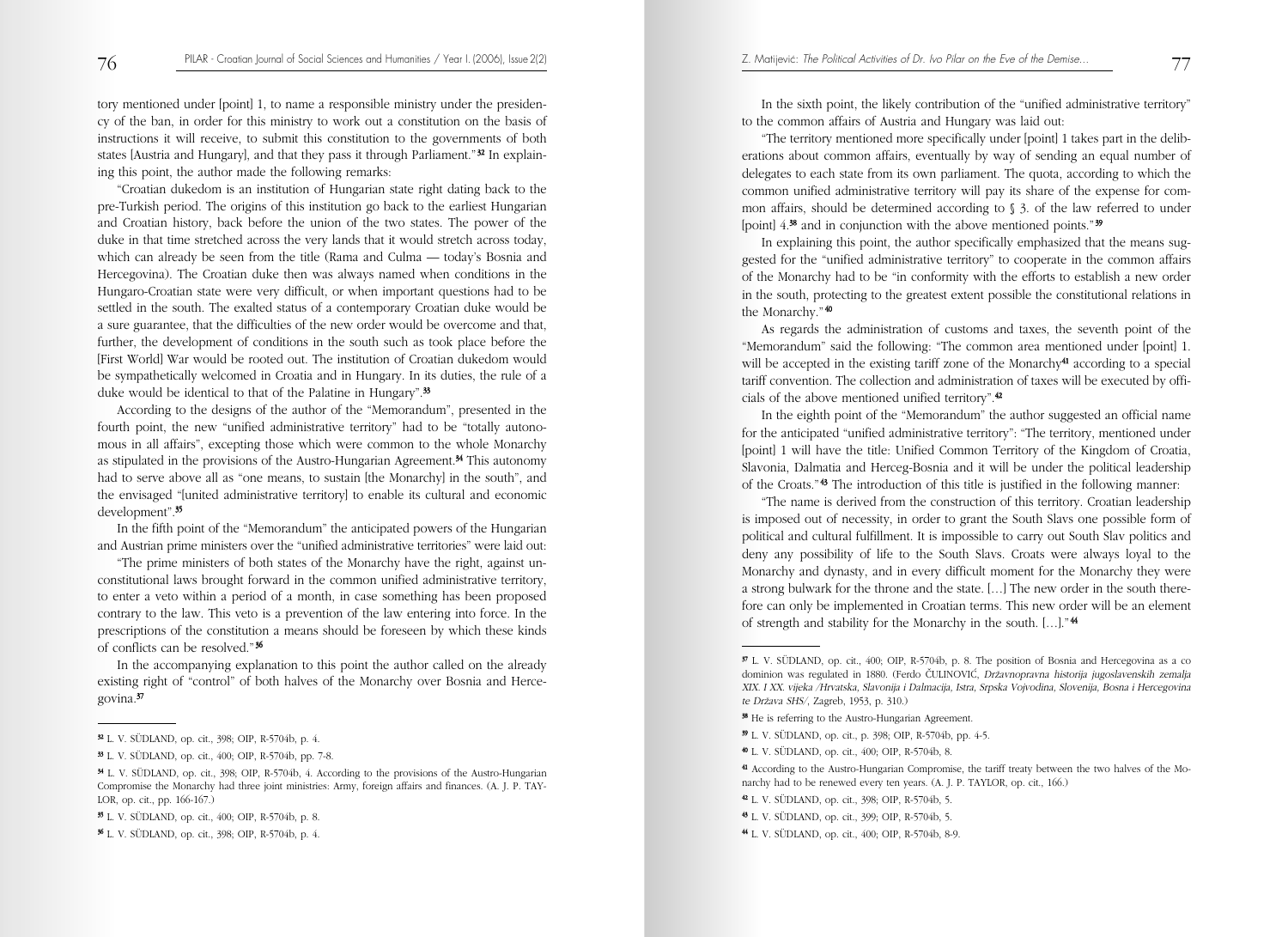In the ninth and final point of the "Memorandum", the author attempted to address a possible Hungarian complaint as regards their loss of unimpeded access to the Adriatic Sea: "in order to forestall Hungarian complaints, that the new arrangement removes their access to the sea, the Rijeka 'corpus separatum'[45 ] will be surrendered to the Hungarian state in full sovereignty, and a constitutional guarantee will give them the right to take part in decisions regarding fees and administrative matters on the Gyekenyes-Rijeka railroad. Other railroads in Croatia and Slavonia naturally pass under the autonomous administration of the new unified territory."<sup>46</sup> This point, according to its drafter's opinion "[had] to help in overcoming the considerable difficulties in Hungary." <sup>47</sup>

The following is stated at the end of the "Memorandum":

"The solution of the South Slav Question, which I am suggesting, would make the Monarchy a southern rampart, which would have the same value against its enemies in the south and south east [<sup>48</sup>] that the Military Frontier against the Turks once had. Once the Croats are politically satisfied and unhindered in their progress, they will be a sure bulwark for the Monarchy. The bungling and the foot dragging that has taken place up until now can no longer be defended. The sooner and the more fundamentally the Monarchy establishes order in the south, the more surely it can confront all international entanglements." <sup>49</sup>

According to the suggestions presented in the "Memorandum", the existing dualistic structure of the Monarchy had to, at least formally, remain inviolable to the greatest extent possible. Yet the creation of a new "unified administrative territory," in which, besides Banian Croatia and Dalmatia, Bosnia and Hercegovina had to be joined, and its constitutional arrangement as a common possession of Austria and Hungary, negated the dualistic system as it existed up to that point in important elements. In other words, the Stadler-Pilar political circle tried to carry out a reorganization of the Monarchy on the basis of a "veiled trialism" in the form of a co-dominion.

Dr. Pilar was not entirely in agreement with the final text of the "Memorandum": "Even if I do not fully agree with the project, it is at least very close to my own notions, and I see in it a means to the solution of the problem."<sup>50</sup> To his mind, some of its points were "actually lacking".51 Thus he was very critical of points 3. and 6. concerning the institution of a "Croatian duke" and of the problem of parliamentary delegations from the "unified administrative territory" cooperating with both states of the Monarchy.52 In spite of his stated objections, Dr. Pilar saw in the "Memoran-

<sup>49</sup> L. V. SÜDLAND, op. cit., p. 400; OIP, R-5704b, p. 9.

dum" the "road to the solution of the problems" on the south of the Monarchy, and that in "Croatian terms": "With one of the fundamental points [of the "Memorandum"] I must register my unconditional agreement, with the eighth point. The new territory can only stand under the political leadership of the Croats and by its content it can be none other than a Croatian state. It is entirely clear, what I have in mind by Croatian state. The autonomy, which came about during an eight hundred year history of development within the framework of the Monarchy. Only this kind of solution conforms with the benefits of the Monarchy." <sup>53</sup>

On August 14, 1917, Dr. Pilar and Eng. Josip Vancaš met with the Austrian Prime Minister, Ernest von Seidler; two days later, they met Stephan von Burián, the joint Minister of Finance.<sup>54</sup> These discussions preceded their audience with Emperor and King Charles I (IV), which was granted by the Emperor's Chancery at the request of Archbishop Stadler. During the half hour audience, Eng. Vancaš explained the contents of the "Memorandum" on the reform of the Monarchy to the ruler. Pilar spoke of his objections to parts of the "Memorandum" to the ruler himself and he used the opportunity of the audience to present some of his own ideas about how he "conceives of a solution to the South Slav or Croatian question." <sup>55</sup> Charles was also interested in Pilar's constitutional views.56

## The Stadler-Pilar "Declaration" (November 1917)

The President of the Yugoslav Club and one of the signatories to the "May Declaration", Rev. Anton Korošec traveled to Sarajevo 31 August 1917.<sup>57</sup> His intention was to acquaint himself with the current attitudes of key politicians and religious leaders in Bosnia and Hercegovina. What interested Korošec the most was the opinion of Archbishop Stadler and his group to the political program of the "May Declaration". Dr. Pilar explained the views of the Archbishop of Sarajevo and his adherents to the Slovene politician, repeating what had already been said in the "Memorandum on the Resolution of the South Slav Question".<sup>58</sup> In other words, this support of this political group for the "May Declaration" could not be expected.

Korošec redeemed his failure in discussions with Stadler's group by scoring a success with the Bosnian and Hercegovinian Franciscans, who, in the following months, gave their unreserved support for the "May Declaration".<sup>59</sup> Before the Fran-

58 L. ĐAKOVIĆ, Položaj Bosne i Hercegovine, pp. 176-177.

**<sup>45</sup>** F. ČULINOVIĆ, op. cit., 146-151.

<sup>46</sup> L. V. SÜDLAND, op. cit., 399; OIP, R-5704b, 5.

<sup>47</sup> L. V. SÜDLAND, op. cit., p. 400; OIP, R-5704b, p. 9.

<sup>48</sup> He has the Kingdom of Serbia and the Kingdom of Italy in mind.

<sup>50</sup> L. V. SÜDLAND, op. cit., p. 401.

<sup>51</sup> Ibid.

<sup>52</sup> Ibid.

 $53$  Ibid.

<sup>54 &</sup>quot;Vancaš i Pilar u audijenciji.", Hrvatska riječ (further: HR), Zagreb, 1917, no. 217, p. 2.

 $55$  "Razgovor s J. pl. Vancašem," Novine, Zagreb,  $4/1917$ , no. 200, pp. 3-4.

<sup>&</sup>lt;sup>56</sup> "Deputacija pl. Vancaša i dra. Pilara.", Novine, 4/1917, no. 192, p. 4. On this occasion Dr. Pilar gave his own "Memorandum" to the Emperor. (Ibid.) On the possible content of this "Memorandum" see: Z. GRIJAK, "O sadræaju promemorije Ive Pilara caru Karlu I. (IV.) iz kolovoza 1917. godine," in: GP, 2/2002, pp. 83-102.

<sup>57</sup> MomËilo ZE»EVI∆, Slovenska ljudska stranka i jugoslovensko ujedinjenje 1917-1921. Od Majske deklaracije do vidovdanskog ustava, Beograd, 1973, pp. 92-94.

<sup>59</sup> B.[onifac] BADROV, "Odjek svibanjske deklaracije u Bosni.", FranjevaËki Vijesnik, Visoko — Sarajevo, 35/1928, no. 12, pp. 363-365. For the statement of the Bosnian and Hercegovinian in favor of the "May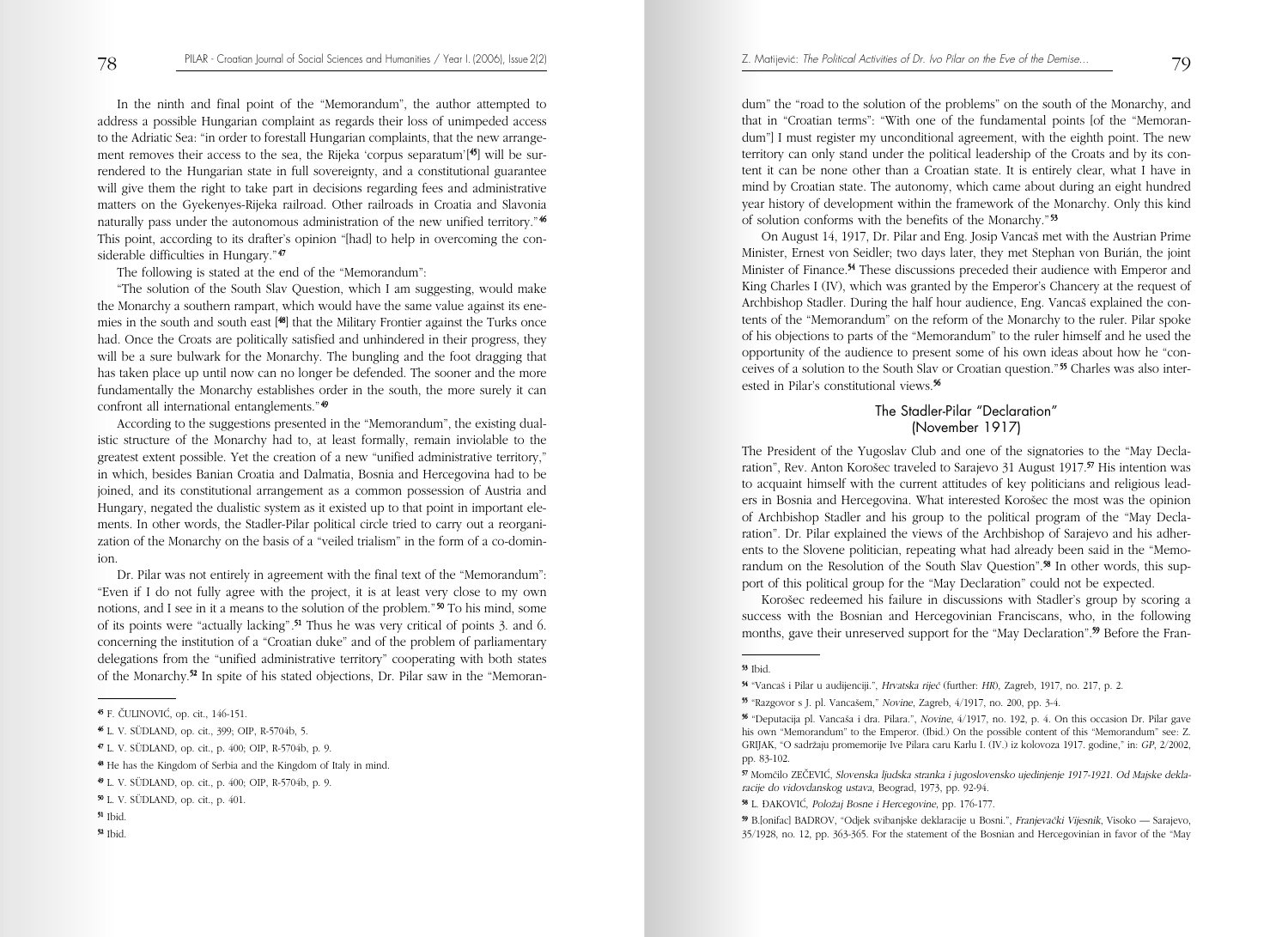ciscans publicly endorsed the "May Declaration", the "Declaration of Clerical Groups of the Bosnian and Hercegovinian Catholics" (or Stadler's "Declaration") was issued in November 1917, which in its content was totally contrary to the "Declaration" of the Yugoslav Club.

The second point in the "Declaration" demanded the following:

"We ask for the unification of those lands to which Croatian state right extends, namely Croatia, Slavonia, Dalmatia, Bosnia and Hercegovina and Croatian Istria, into one politically and financially autonomous state entity to be tied irrevocably to the entirety of the Habsburg Monarchy."<sup>60</sup>

The "Declaration" was signed by Archbishop Stadler, not only in his own name but "in the name of 51 outstanding citizens of Sarajevo and the Province", whose signatures were not published.<sup>61</sup> To the "Declaration" was added an unsigned accompanying article entitled "To the Defense of Croatism!", in which the program of the "May Declaration" was argumentatively rejected as politically unrealistic, calling for the kind of solutions which were based on the demands presented in Stadler's "Declaration", that is to say, demands based exclusively on Croatian State Right directed against the then current Hungarian pretensions to Bosnia and Hercegovina.62

Stadler's "Declaration" immediately called forth divided reactions: adherents of the "May Declaration" attacked it, among which, prominently, were members of the Croatian Catholic Seniorate, $63$  the elite clerical-lay organizations of the Croatian Catholic movemen,<sup>64</sup> while some Catholic priests, the Party of (Croat State) Right (Frankists), and Radić's Croat People's Peasant Party supported it.<sup>65</sup>

Nobody of the political figures of the time believed that Archbishop Stadler was the initiator and author of the "Declaration". Suspicion as to its authorship fell primarily on General Baron Stjepan Sarkotić,<sup>66</sup> who was believed to have, through the intercession of Dr. Pilar and Dr. Ivica Pavičić, influenced Archbishop Stadler to publish and sign the "Declaration".<sup>67</sup> Yet the style of the "Declaration" and the accompanying article point to their author being Dr. Pilar's work, a fact that he confirmed ten years later.<sup>68</sup>

<sup>62</sup> "Na obranu Hrvatstva!", HD, 12/1917, 263, p. 1.

<sup>63</sup> Z. MATIJEVI∆, "Hrvatski katoliËki seniorat i politika (1912.-1919.)," Croatica Christiana Periodica, Zagreb, 24/2000, no. 46, pp. 121-162.

64 Jure KRIŠTO, Prešućena povijest. Katolička crkva u hrvatskoj politici (1850.-1918.) Zagreb, 1994.

<sup>65</sup> Z. MATIJEVI∆, "Izjava vrhbosanskog nadbiskupa dr. Josip Stadlera iz studenoga 1917. godine," »SP, 31/1999, no. 1, pp. 51-72.

66 Ernest BAUER, Der letzte Paladin des Reiches. Generaloberst Stefan Freiherr Sarkoté von Lovéen, Graz — Wien — Köln, 1988.

## Pilar's "Memorandum" to Count Tisza (September 1918)

At the beginning of 1918, the situation on the European battlefields appeared more than favourable for the Central Powers: Germany, Austria-Hungary, Bulgaria, and Turkey. Indeed, on February 9, 1918 the Central Powers reached a peace with the newly established independent Ukrainian state. Three weeks later, on March 3, 1918, in Brest-Litovsk, they signed an advantageous peace treaty with the new Soviet (Bolshevik) government in Russia. Then Rumania, two months later on May 7, 1918, succumb to combined German-Austrian military pressure and was forced to sign a separate peace. Some weeks earlier, the German General Staff, carried away by these successes, had launched the great spring offensive on the western front on March 21, 1918. Success was not absent. The Allied line began to give way in the face of massive German assaults. The German army approached to within 70 km of Paris. The Central Powers were almost certain of final victory.<sup>69</sup> But the unexpected Allied counter-offensives under the command of Marshal Ferdinand Foch, halted the German advance. The fortunes of war passed to the Entente powers. Even if the collapse of the Central Powers seemed ever clearer, the members of the Entente were still not in agreement as to the question of who was — "enemy number one". For the Kingdom of Italy, without doubt, this was the Austro-Hungarian Monarchy. To the other Allies — France, Great Britain, and the United States of America — this was Germany. None of these states had assumed in its war aims the total destruction of the Austro-Hungarian Monarchy and its disappearance from the map of Europe. Even Italy was only interested in reducing its territory. This meant that the leading political circles in the Entente countries "approached conservatively and hesitantly all hypotheses and plans concerning the eventual division of Austria-Hungary and, consequently, the creation of a common Yugoslav state made up of some of its regions and the lands beyond its framework and the ruins of its framework." <sup>70</sup> Even the Serbian government, which was still in exile on Corfu, had two solutions regarding the possible fates of the Monarchy — a "big" one and a "small" one. The "big" solution envisioned the separation — according to "ethnographic principles" — of territories from the Monarchy where "South Slav peoples" (Slovenes, Croats, and Serbs) lived, and their union with the Kingdom of Serbia, after it restoration to its prewar borders. The "little" solution was limited to the creation of a "Great Serbia," that is, the kind of Serbia that in its borders would include all those parts of the Monarchy where Serbs, allegedly, had a "marked" or "predominant majority".71

Despite a relatively good diplomatic and military outlook, the Dual Monarchy's internal crisis grew more serious with each passing day, primarily because of the dissatisfaction of its many Slavic peoples (Poles, Czechs, Slovenes, Croats, Serbs, etc.),

Declaration" see: F. ŠIŠIĆ, op. cit., pp. 107-108.

<sup>60</sup> "Izjava," Hrvatski dnevnik (further: HD), Sarajevo, 12/1917, no. 263, p. 1.

<sup>61</sup> Ibid.

<sup>67</sup> Marijo MATULIĆ, "Postanak Jugoslavije," in: Seljački Kalendar, Zagreb, for 1928, pp. 44-45.

<sup>68</sup> Boæidar JAN»IKOVI∆, "Ivo Pilar u svjetlu nepoznatih dokumenata," in: GP, 1/2002, p. 242.

<sup>69</sup> Bogdan KRIZMAN, "Stvaranje jugoslavenske dræave. (Referat na Drugom kongresu historiËara Jugoslavije)," Historijski pregled (further: HP), Zagreb, 4/1958, no. 3-4, pp. 167-168.

<sup>70</sup> B. KRIZMAN, "Austrougarska diplomacija u danima raspadanja Dvojne Monarhije 1918. god.," HP, 8/1962, no. 1, p. 15.

<sup>71</sup> B. KRIZMAN, "Stvaranje jugoslavenske dræave. (Referat)," p. 170.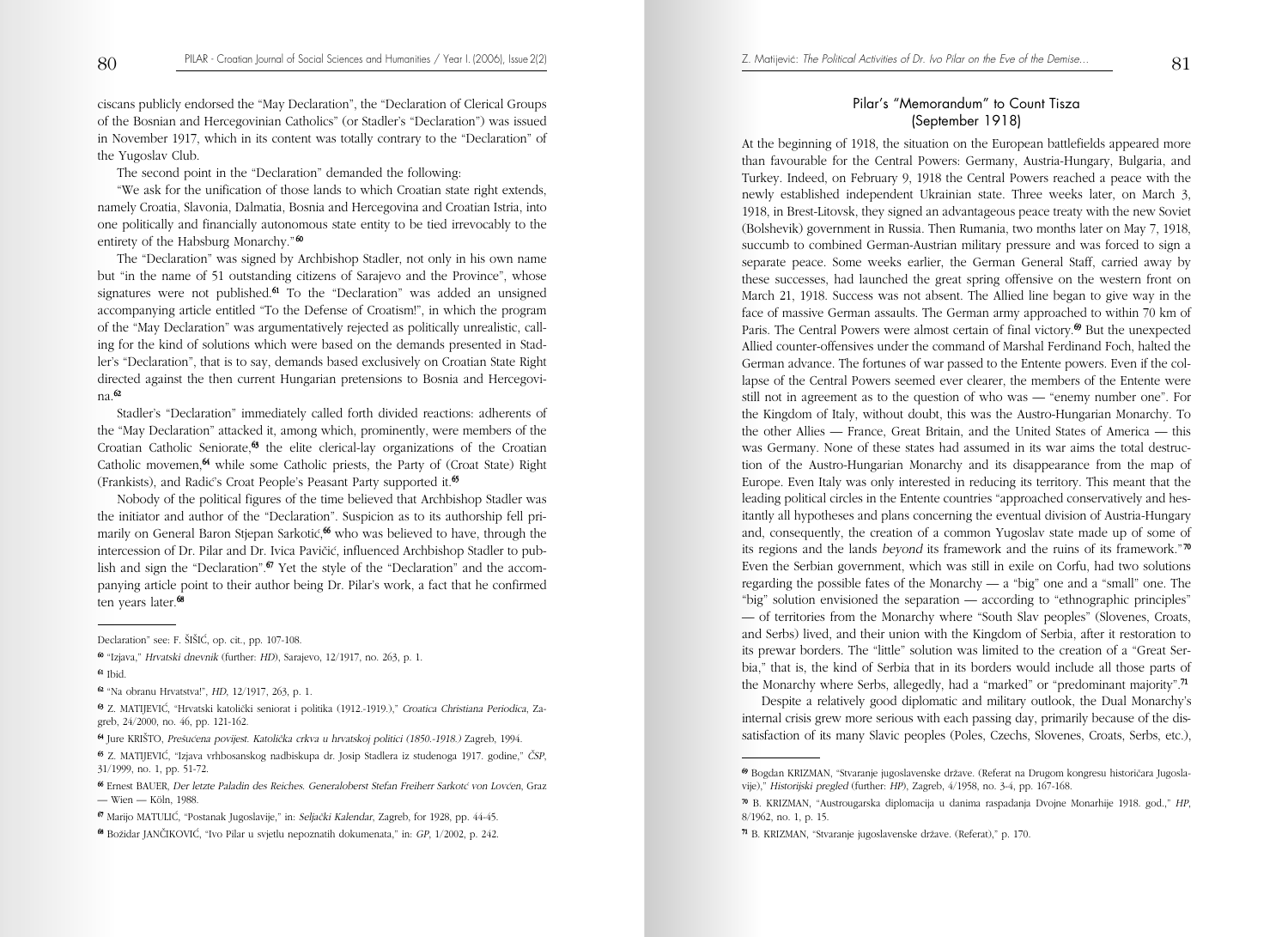but also because of disagreements between Austria's two dominant nations, the Germans and the Hungarians. The crisis was most severe in the Monarchy's south.

Emperor and King Charles perceived the importance of the "South Slav Question" to the Monarchy's future rather early on. Attempting to save his state, the Emperor decided to entrust an important political "informative mission" to the former Hungarian prime minister István Tisza, still considered to be the most influential politician in Hungary. Calling Tisza from the southwestern front, Charles held an audience with him on September 7, 1918 where he gave him the task of travelling to the "South Slav lands" of the Monarchy in the capacity of a "homo regius" in order to try to find a life-saving formula to avert the danger threatening the Habsburg state.<sup>72</sup>

Tisza's first stop in his political tour of the south of the Monarchy was Zagreb, where he arrived on September 13, 1918.<sup>73</sup> Some days later, on September 13, 1918, general Sarkotić received a telegram from Tisza in which he asked Sarkotić "to meet him in Sarajevo on September 20".<sup>74</sup> In Sarkotić's opinion, Tisza's journey was "inappropriate," but he met the Hungarian Count any way.75

In Sarajevo, Tisza met with many mainly Yugoslav oriented Bosnian and Hercegovinian politicians from all three "ethnic-religious" communities (Croat-Catholic, Serb-Orthodox, and Bosnian-Muslim),<sup>76</sup> among which were included on the recommendation of provincial chief Sarkotić, the anti-Yugoslav oriented Dr. Pilar and Eng. Vancaš.<sup>77</sup>

On September 22, 1918, Tisza met with Dr. Pilar for the second time.78 On this occasion he handed the Hungarian politician the "Memorandum" ("Denkschrift"),79 wherein he wanted to justify the "pro-Austrian orientation"<sup>80</sup> of his political circle in their attempt to bring about the constitutional unification of all Croatian lands which to him included Croatia, Slavonia, Dalmatia, Bosnia and Hercegovina, and Istria.<sup>81</sup> Pilar began the "Memorandum" with a general introduction in which he said that he began his studies of the "South Slav Question" twelve years before, $\mathbf{82}$  when he learned "[...] what a catastrophic turn of events had occurred in the South" of the Monarchy.83 To his mind, in "Hungary there is no more consciousness that the Croatian lands were, and that they always will remain, the most threatened point in the whole Monarchy".84 He made this claim on the basis of the geopolitical position of the Croatian lands: "The geopolitical position of these lands is conditioned by the fact that every leading power on the Apennine and Balkan peninsulas always aspires to possess them. They have to aspire to this out of rightful geopolitical reasons, and thus they must always lean to creating an alliance against anyone who rules Croatia." <sup>85</sup> In terms of the actual world conflict, Pilar was of the opinion that "the Monarchy has completely unnecessarily secured for itself in the south a reason for world war, because in 1867 it established a constitutional position which guaranteed that the state, in order to maintain this order created in opposition to the vital interests of the Croats, had to rely especially on the Serbs and Italians against the Croats. This politics was carried out successfully until a cause for a world war appeared and now it is clear that Serbs and Italians are united to seize these [Croatian] lands from our Monarchy." <sup>86</sup>

In the discussion that followed in the "Memorandum", Pilar presented his view of the relations between Magyars and Croats during their 800 year coexistence in a common state.87 In his opinion this common state survived for so long because the Hungarians did not hinder the existence of Croatian statehood.88 Problems between the two peoples began, he feels, only in the 19th century when "the idea of a unitary Magyar state" arose and replaced the historical notion of Hungary that had existed until that time.<sup>89</sup>

<sup>72</sup> B. KRIZMAN, Hrvatska u Prvom svjetskom ratu, p. 251. Before Tisza's mission to the Monarchy's south, Hungarian politicians had envisioned a few possible solutions to the "South Slav Question". The three following were mentioned most often: "a) Bosnia and Hercegovina are united with Hungary as 'separatum corpus sacrae coronae hungariae'. b) Dalmatia is attached to Croatia, Bosnia and Hercegovina to Hungary. c) Croatia receives from Bosnia its western districts: Bihać and Banja Luka, and from Dalmatia the portion north of Split. The southern portion of Dalmatia with Dubrovnik and Boka Kotarska, Hercegovina, and the eastern part of Bosnia along with the Bosanski Brod-Sarajevo-Mostar-Zelenika railway as an axis would fall to Hungary." (H. KAPIDÆI∆, "Austro-ugarska politika u Bosni i Hercegovini," p. 43.)

<sup>73</sup> B. KRIZMAN, "O putu grofa Stj. Tisze po jugoslavenskim zemljama u septembru 1918," Historijski zbornik, Zagreb, 11-12/1958-59, pp. 233-249; B. KRIZMAN, Hrvatska u Prvom svjetskom ratu, pp. 251- 261; L. –AKOVI∆, Poloæaj Bosne i Hercegovine, 178-192; Z. GRIJAK, PolitiËka djelatnost vrhbosanskog nadbiskupa J. Stadlera, pp. 550-555. See also: Sandor TONELLI, Tisza István utolsoutja (Sarkotić István baro vezerezredes, Bosznia-Hercegovina utolso tartomanyi fönökenek naploja), Szegedin, 1941.

<sup>74</sup> B. KRIZMAN, Hrvatska u Prvom svjetskom ratu, p. 252.

 $75$  Ibid.

<sup>76</sup> For more about Tisza's conversations with Serb, Croat, and Muslim (Bosniak) politicians in Sarajevo see: H. KAPIDŽIĆ, "Austro-Ugarska politika u Bosni i Hercegovini," pp. 44-47; B. KRIZMAN, Hrvatska u Prvom svjetskom ratu, pp. 254-261; Z. GRIJAK, PolitiËka djelatnost vrhbosanskog nadbiskupa J. Stadlera, pp. 550-555. F. ŠIŠIĆ, op. cit., pp. 161-165.

<sup>77</sup> B. KRIZMAN, Hrvatska u Prvom svjetskom ratu, p. 252, note 34.

<sup>78</sup> Ibid., p. 259.

<sup>79</sup> OIP, R-5710.

<sup>80</sup> In the "Memorandum", Pilar stated: "The Hungarians stand before the choice of defending the long Carpathian front or the long Adriatic front. They will always choose the Carpathian front, and we will stay with those who will settle with the Italians. In this Austria can help us more […]. Our affection for Austria is the emotional expression of this understanding, though it has faded many times over." (OIP, R-5710, [p. 3].; Z. GRIJAK, PolitiËka djelatnost vrhbosasnkog nadbiskupa J. Stadlera, p. 553.)

<sup>81</sup> OIP, R-5710, 1; Z. GRIJAK, Politička djelatnost vrhbosasnkog nadbiskupa J. Stadlera,552. In terms of his understanding of the extent of Croatian lands, Pilar referred Tisza to his book Die südlawische Frage und der Weltkrieg (Vienna, 1918) and to his second chapter in particular, pp. 140-232. (OIP, R-5710, p. 1; Z. GRIJAK, PolitiËka djelatnost vrhbosankog nadbiskupa J. Stadlera, p. 724, note 2541.)

<sup>82</sup> OIP, R-5710, p. 1. In other words, his interest in the "South Slav Question" began around 1906.

<sup>83</sup> Ibid; Z. GRIJAK, PolitiËka djelatnost vrhbosanskog nadbiskupa J. Stadlera, p. 552.

<sup>84</sup> Ibid.

<sup>85</sup> OIP, R-5710, pp. 1-2; Z. GRIJAK, PolitiËka djelatnost vrhbosanskog nadbiskupa J. Stadlera, p. 252.

<sup>86</sup> OIP, R-5710, p. 2; Z. GRIJAK, Politička djelatnost vrhbosanskog nadbiskupa J. Stadlera, p. 552.

<sup>87</sup> OIP, R-5710, [pp. 3-4]; Z. GRIJAK, Politička djelatnost vrhbosanskog nadbiskupa J. Stadlera, p. 553.

<sup>88</sup> "We Croats could live well with the Magyars for 800 years, because they allowed our statehood to continue to live." (OIP, R-5710, [p. 4]; Z. GRIJAK, PolitiËka djelatnost vrhbosanskog nadbiskupa J. Stadlera, p. 553.)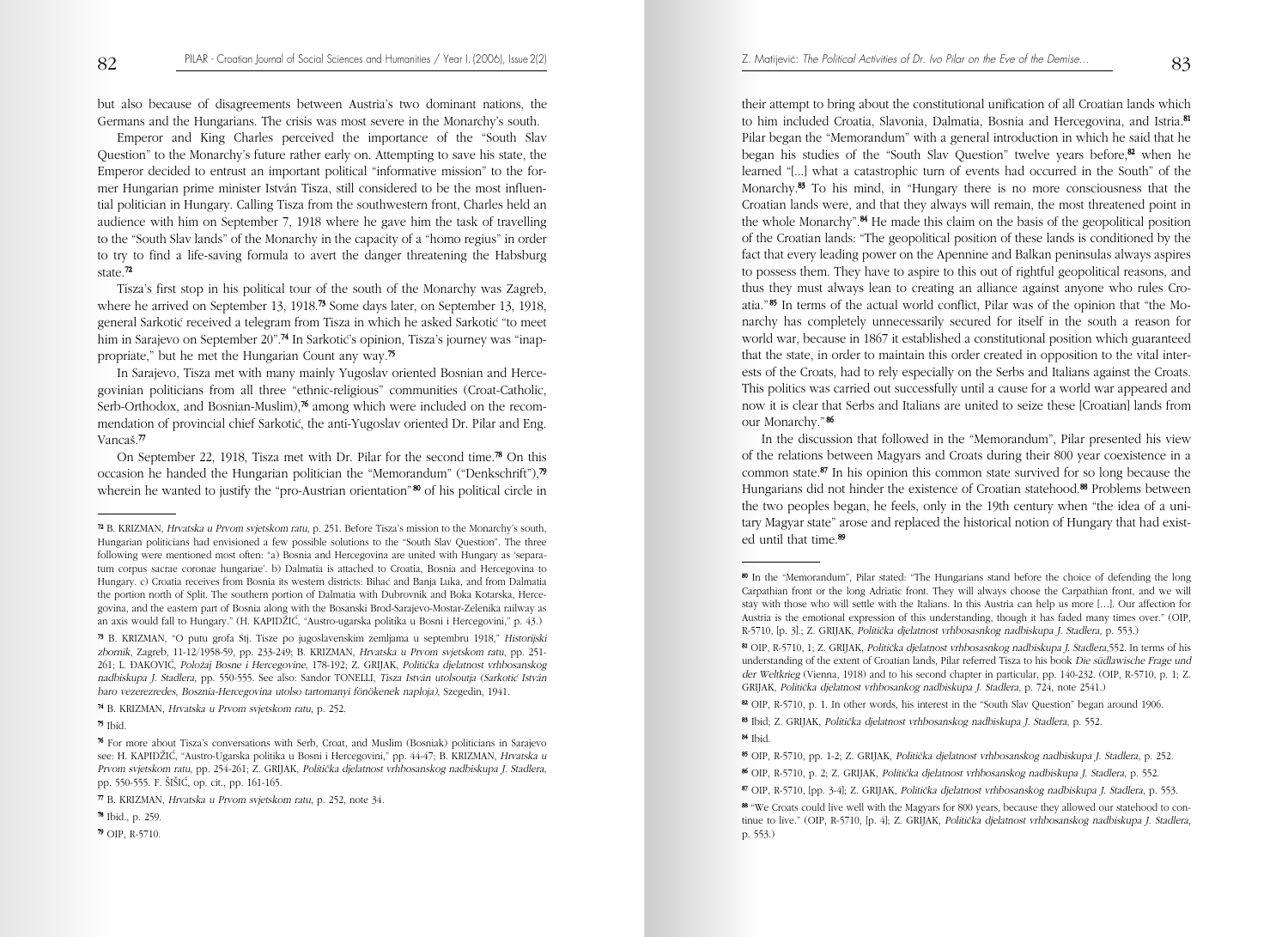In his dissection of Croatian-Hungarian relations, Pilar expressed great wonder at Hungarian sympathy for the Serbs.90 To him these sympathies were proof that Hungarians understood "neither the aims nor the nature of the Serbs".91 Because according to him, "Serbian aims are the weakening and ultimate assimilation of the Bulgars and Croats, and the unification of the whole Slavic Balkans into a Great Serbia. The basis for this is their middle position between the Bulgars and Croats, their state-political and church-political tradition […], and the circumstance that they were the first South Slavs who were able to renew their state after the collapse of the Ottomans." <sup>92</sup>

Without mincing words Pilar accused the Hungarians, by helping the Serbs, of contributing to the fact that "they have become so strong in the south, that they can contest the Monarchy's possession of the South Slav lands."<sup>93</sup> Then followed this direct accusation: "[…] 50 years of struggle for the idea of a unitary Hungarian state has shown as its only result, that now in the south the Serbian state idea is on the best path to victory." <sup>94</sup>

Pilar did not doubt that the main role in bringing about the idea of a Greater Serbia state was allotted to the Serbian Orthodox Church: "The Serbian Orthodox national church is the instrument: it is more of a social-political warring and initiating organization than a religious community, and its power has not been sufficiently perceived for long." <sup>95</sup>

Warning Tisza of the complete disastrousness of the current politics toward Croatian aspirations, Pilar says: "The state is now in the position that it can not effectively confront the dangerous centrifugal forces in the south, namely Greater Serbia irredentism, which has been quietly at work since 1860, yet it has to support its natural enemies [Serbs] against its loyal elements [Croats]. This disastrous politics was carried out for so long that loyal Croats realized that loyalty is not at all helpful, that it in fact becomes disloyalty, and that disloyalty always is more effective." <sup>96</sup>

Pilar warned Tisza that the state of affairs in the Monarchy's south was such that "the Monarchy was going to lose the South Slav lands forever, if not in this war, then certainly in the next." <sup>97</sup>

The unclear constitutional position of the Croatian lands led, according to Pilar, to the fact that Croats "today in large part prepared to accept as a substitute [for a

Croatian state within the Monarchy], a Serbo-Croatian state outside of the Monarchy, and this is the fundamental idea of Yugoslavism." <sup>98</sup>

But that which Pilar knew the Magyars did not know: "Unfortunately in Hungary the current extent of the danger to the position in the south is still unknown. Likewise, it is not known that the moment of decision is here: either a Kingdom of Croatia as a crown land within the Monarchy or a soon to be Kingdom of Great Serbia outside the Monarchy." <sup>99</sup>

For Pilar, only one solution to the difficult situation in which the Monarchy found itself existed: "We have come so far, that today only the speedy unification of Bosnia and Hercegovina with the remaining Croatian lands can help, and the implementation of one Croatian [political] direction. The attempt to lead politics as they have been led up to now, can only have as a consequence the worsening of the position of the state in the south. But, the situation is so 'tense' that it could bear no worsening." <sup>100</sup>

Finally, Pilar suggested the following in the "Memorandum": "1. Croatia, Slavonia, Dalmatia, Bosnia and the Istrian islands will be united in a Croatian Kingdom; 2. The Croatian Kingdom must politically be in the hands of Croats and a Croatian program must be put in place in an acceptable way; 3. The Croatian Kingdom will be included in the dualistic organization in the form of sub-dualism and it will enjoy partial sovereignty within the framework of the lands of the Crown of St. Stephen, subject to (a) a guarantee to Croatia of unconditional national and state individuality and the extension to the new territory of the possibility of unhindered development in economy and transportation, and (b) Austria's acceptance of this solution." <sup>101</sup>

Pilar's "Memorandum" was yet another attempt to re-organize the Austro-Hungarian Monarchy on the principle of "veiled trialism," that is, to nominally leave the dualistic structure of the state in place yet implement the constitutional unification of all Croatian lands, including Bosnia and Hercegovina. This proposal was opposed to the Hungarian intention of strengthening the dualistic system, a plan which in part called for trying to join Bosnia and Hercegovina directly to Hungary, as a "corpus separatum".102

Pilar's views on the reform of the Monarchy, as might be expected, did not receive Tisza's approval.

The day after Tisza's departure, September 24, 1918, the new joint Minister of Finance, Alexander Spitzmüller von Harmersbach, arrived in Sarajevo.103 On the occasion of his departure, on September 27, 1918, from Sarajevo to Vienna, he ran across Dr. Pilar at the railway station. According to the newspaper reports, the min-

<sup>100</sup> Ibid.

<sup>89</sup> "Our relations were irreparably poisoned only with the idea of a unitary Hungarian [Magyar] state, which which thus had to include and consume Croatia. I believe that Louis Kossuth gave this idea its sharpest outline, because he wanted to end Croatian autonomy, divide up Croatia, and Magyarize the Croats." (OIP, R-5710, [p. 4]; Z. GRIJAK, PolitiËka djelatnost vrhbosanskog nadbiskupa J. Stadlera, p. 553.)

<sup>90</sup> Ibid.

<sup>91</sup> OIP, R-5710, [p. 5]; Z. GRIJAK, PolitiËka djelatnost vrhbosanskog nadbiskupa J. Stadlera, p. 553.

<sup>92</sup> OIP, R-5710, [p. 5].

<sup>93</sup> OIP, R-5710, [p. 4].

<sup>94</sup> Ibid.; Z. GRIJAK, PolitiËka djelatnost vrhbosanskog nadbiskupa J. Stadlera, p. 553.

<sup>95</sup> OIP, R-5710, [p. 5]; Z. GRIJAK, PolitiËka djelatnost vrhbosanskog nadbiskupa J. Stadlera, p. 553. <sup>96</sup> OIP, R-5710, [p. 6].

<sup>97</sup> Ibid; Z. GRIJAK, PolitiËka djelatnost vrhbosanskog nadbiskupa J. Stadlera, p. 553.

<sup>98</sup> OIP, R-5710, [p. 4]; Z. GRIJAK, PolitiËka djelatnost vrhbosanskog nadbiskupa J. Stadlera, pp. 553-554.

<sup>99</sup> OIP, R-5710, [p. 6].

<sup>101</sup> B. KRIZMAN, Hrvatska u Prvom svjetskom ratu, p. 259-260.

<sup>102</sup> Z. GRIJAK, Politiška djelatnost vrhbosanskog nadbiskupa J. Stadlera, p. 554.

<sup>103</sup> Ibid, 555; Alexander SPITZMÜLLER, "…und hat auch Ursach, es zu lieben.", Vienna - Munich - Stuttgart - Zürich, 1955, pp. 252-256.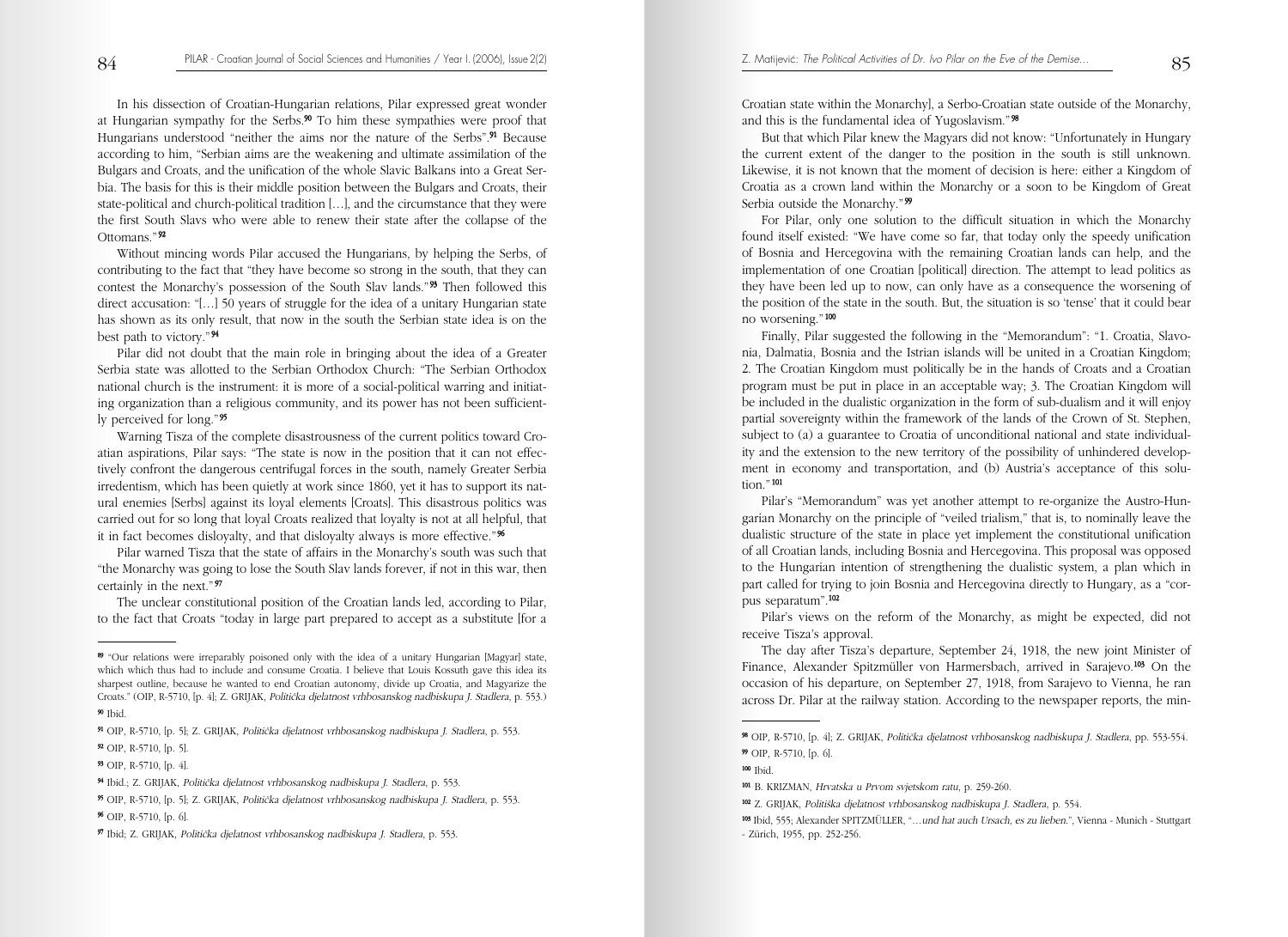ister invited him to "come to Vienna, to present his position on the solution to the Bosnian question that is, the whole South Slav problem." <sup>104</sup>

In the somber atmosphere of the last weeks of the Austro-Hungarian Monarchy's existence, Dr. Pilar arrived in Vienna, where he gave two lectures to "Austrian political society".105 Right at the start of his second lecture, aimed at the Austrian-German political public, he argued that the "urgency of the South Slav Question" stemmed from the fact that the war, which was "sparked by this question", was threatening "the Monarchy with an unpleasant end".106 In Pilar's view, the Austro-Hungarian compromise was one of the main reasons for the difficult situation in the Monarchy's south. Under its provisions Dalmatia, which indisputably belonged to Croatia, was reduced to a legal position which was "unique in the world":

"[…] according to the December Constitution (21. XII. 1867) Dalmatia fell to Austria, but according to the earlier Compromise — to Hungary. This gave rise to that unfortunate, uncertain position in which Dalmatia, according to Austrian state right as well as de facto, belonged to Austria, and according to Hungarian state right as well as virtually — Hungary." <sup>107</sup>

Bosnia and Hercegovina were no less of a problem. Relations in that part of the state had become unbearable, in Pilar's opinion, as a result of the political efforts of Gyula Andrassy, the first Hungarian Prime Minister in the Dual Monarchy:

"He occupied Bosnia and Hercegovina in order to forestall the creation of a Greater Serbia Empire. Unfortunately, he had partly insufficient and partly incorrect information regarding the essence and strength of the Greater Serbia idea. Thus he wanted to break the Greater Serbia movement in Bosnia, but he did not allow, coming from a Hungarian perspective, the other possible solution — Croatian. He wanted, therefore, to create a national-political vacuum in Bosnia. This was a regime that from its very beginning was doomed to fail, and the result is now apparent in that the Greater Serbia idea is about to be realized at the Monarchy's expense. This result will be realized because Andrássy organized Bosnia in such a way that Magyar influence would gradually be predominant; Bosnia was, hence, treated as if it were a Magyar area of interest. […] Together with Magyar influence Magyar serbophilism, which is the enemy of Croats, took hold, and soon the final result of this will become apparent." <sup>108</sup>

Owing to what he said above, and also some other errors, the entirety of the Monarchy's politics, to Pilar's way of thinking, had "wound up on the wrong track".109 "Most ominous," of the whole constitutional and political quagmire in the Monarchy's south, was the fact that "the South Slav Question in its current balance of relations between right and might, can no longer be solved at all in a legal way."<sup>110</sup> Despite this gloomy statement Pilar offered the following solution:

"The South Slav Question has to be solved. […] The solution can only be implemented within a general reconstruction of the Monarchy. The reconstruction of the Monarchy can only be successful and purposeful if it takes into account its nature. The Monarchy, in its historical development, is a conglomerate, a sanctuary for the remains of various states and peoples, who because of the violent assaults of the waves of history here in the transition zone between East and West were shipwrecked, finding shelter in the framework of the Monarchy. The Monarchy can fulfill its life's purpose only if it continues to provide, to those states and peoples who are still alive, a sure sanctuary. Regrettably, the aged Monarchy has let this task go undone and thus must, in its contemporary [dualistic] form, experience collapse. […] Let us not delude ourselves! The Monarchy in its old form — is dead. […] I believe [...] that the reconstruction [of the Monarchy] can only take place on a federalistic foundation. The existing Monarchy can now only be a federal state composed of several small national states. A single federative South Slav state will enter into the framework of this federative state." <sup>111</sup>

In Pilar's opinion, the "South Slav federal state" could be built in one of two ways: 1. if the Croatian and Slovenian lands of the Monarchy were made into "two small federal states — Croatia and Slovenia"; and 2., if all the South Slav lands of the Monarchy were made into "a unified South Slav state ['Südslavien']".112 Pilar himself assumed that the second solution would be "real", because "the first [Croatian] state would not be acceptable to neither the Entente nor the people in the south of the [Monarchy]."113

Pilar concluded his lecture with words which in themselves carried the portent of numerous tragic historical events for the Central European region in the last century of the second millennium of the Christian era: "All peoples need the Monarchy on its present territory, and if they forget about it at this moment in time, they will soon learn to value it in the harsh school of life." <sup>114</sup>

Radicalizing his views about the possible solution of not only the "South Slav Question", which was for him basically identical to the solution of the situation of the Croatian lands, but also for the survival of the whole Monarchy, Pilar gave up on "veiled Trialism" and openly took up the cause of federalization of the Habsburg state. The reform of the Dual Monarchy into a federal state would, in his opinion, solve all the constitutional problems of Croatia and the Austrian and Hungarian halves of the state. However, the efforts of Dr. Pilar and those people who shared his political views, to reform the internal political organization of the Monarchy in its final moments and save it from its inescapable collapse, but to also ensure Croatia

<sup>110</sup> Ibid, p. 10.

<sup>113</sup> Ibid, pp. 13-14.

<sup>104</sup> "Raspoloæenje u Bosni," Novine, 5/1918, no. 214, p. 3.

<sup>105</sup> The first lecture was held on 9 and the second on 12 October 1918. The outline of the second lecture, which began with the words "Meine Herren!", has been preserved. (OIP, R-5712, p. 1).

<sup>106</sup> Ibid, pp. 1-2.

<sup>107</sup> OIP, R-5172, p. 6.

<sup>108</sup> Ibid, pp. 8-9.

<sup>109</sup> Ibid, p. 9.

<sup>111</sup> Ibid, pp. 10-14.

<sup>112</sup> Ibid, p. 13.

<sup>114</sup> Ibid, p. 16.